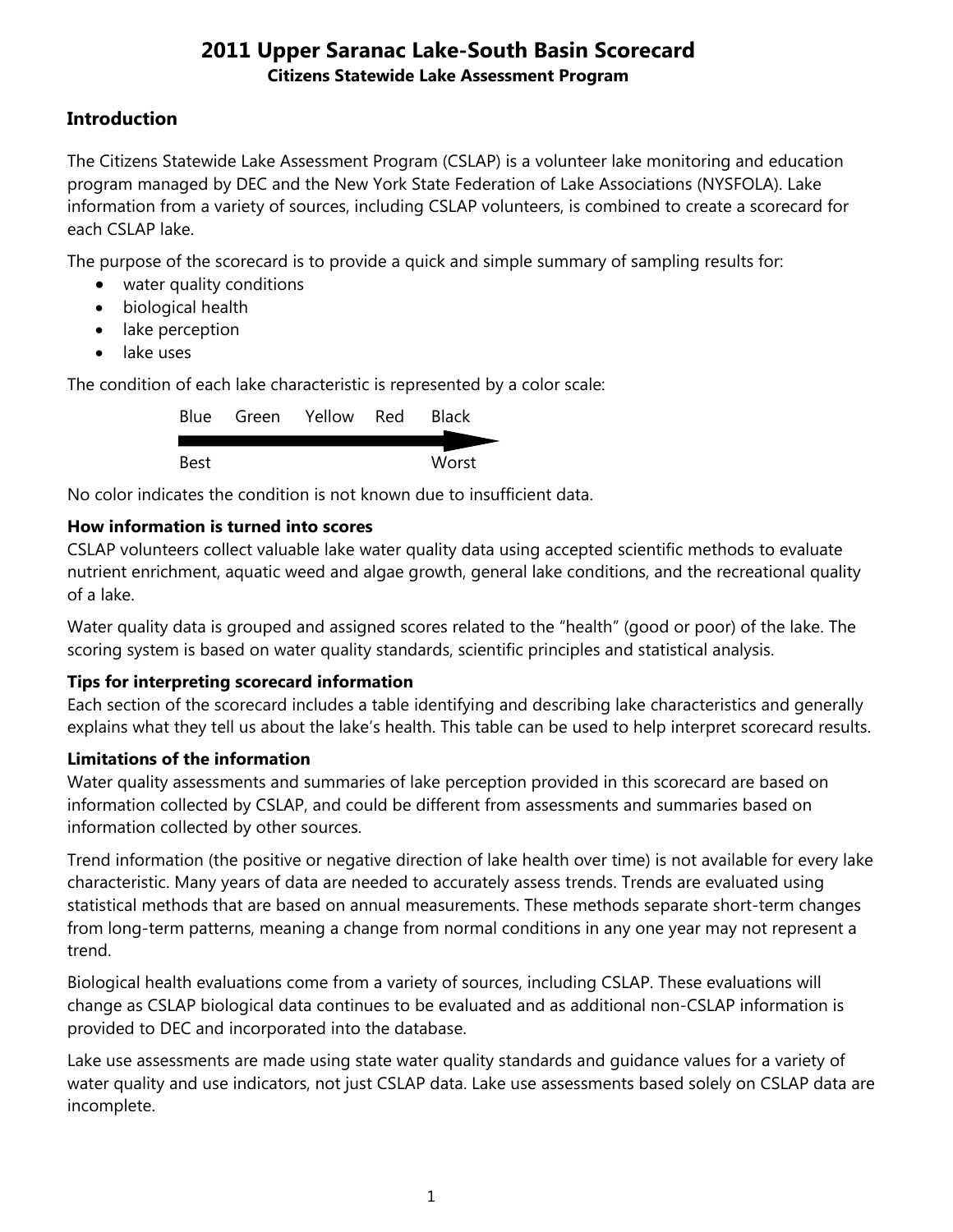#### **Water Quality Assessment**

Water quality assessments are based on data collected from the deepest part of the lake every other week, for 15 weeks, from late spring through early fall. The data is used to evaluate a number of lake conditions, including algae growth (productivity or trophic status), pH and deepwater dissolved oxygen levels. There is not enough data to identify a trend in the deepwater oxygen levels for any CSLAP lake.



*\**All years of CSLAP data collection for the lake except those for which data was not available.

| The following data is collected and analyzed to determine the water quality score. |  |
|------------------------------------------------------------------------------------|--|
|------------------------------------------------------------------------------------|--|

| <b>Water quality</b><br>characteristic  | <b>Measured by</b>                                                  | <b>Description of characteristic</b>                                                                                                                                  | <b>What it means</b>                                                                                                                                                                       |
|-----------------------------------------|---------------------------------------------------------------------|-----------------------------------------------------------------------------------------------------------------------------------------------------------------------|--------------------------------------------------------------------------------------------------------------------------------------------------------------------------------------------|
|                                         | Total<br>Phosphorus (TP)                                            | TP is measured because it is an<br>important nutrient that often controls<br>the growth of algae and rooted plants.                                                   | Too much phosphorus can harm aquatic life,<br>water supplies, and recreational uses by causing<br>excessive algae growth.                                                                  |
| <b>Trophic Status</b>                   | Chlorophyll a                                                       | Chlorophyll <i>a</i> is measured to estimate<br>the amount of algae in a lake.                                                                                        | The amount of chlorophyll $a$ is usually closely<br>related to the amount of phosphorus and can<br>affect water clarity.                                                                   |
|                                         | Secchi Disk                                                         | This is a device to measure how far<br>down into the water you can see.                                                                                               | Water clarity is a strong indicator of the public's<br>opinion of lake conditions.                                                                                                         |
|                                         | pH                                                                  | Water pH is measured to determine its<br>acidity or alkalinity.                                                                                                       | Values between 6 and 9 support most types of<br>plant and animal life.                                                                                                                     |
| pH Balance                              | Conductivity                                                        | Conductivity is measured to estimate<br>the amount of dissolved and<br>suspended solids in water, including<br>salts and organic material.                            | High conductivity values may be related to<br>geology or land use practices and can indicate<br>susceptibility to changes in pH.                                                           |
| Deepwater<br><b>Dissolved</b><br>Oxygen | Phosphorus,<br>ammonia, nitrite,<br>iron, manganese,<br>and arsenic | Dissolved oxygen (DO) is not<br>measured directly, but can be inferred<br>from the levels of certain chemicals in<br>water samples collected near the lake<br>bottom. | Dissolved oxygen is critical for the ecological<br>balance of lakes. Low DO in bottom waters can<br>affect the survival of fish and lake organisms and<br>cause chemical changes in lakes. |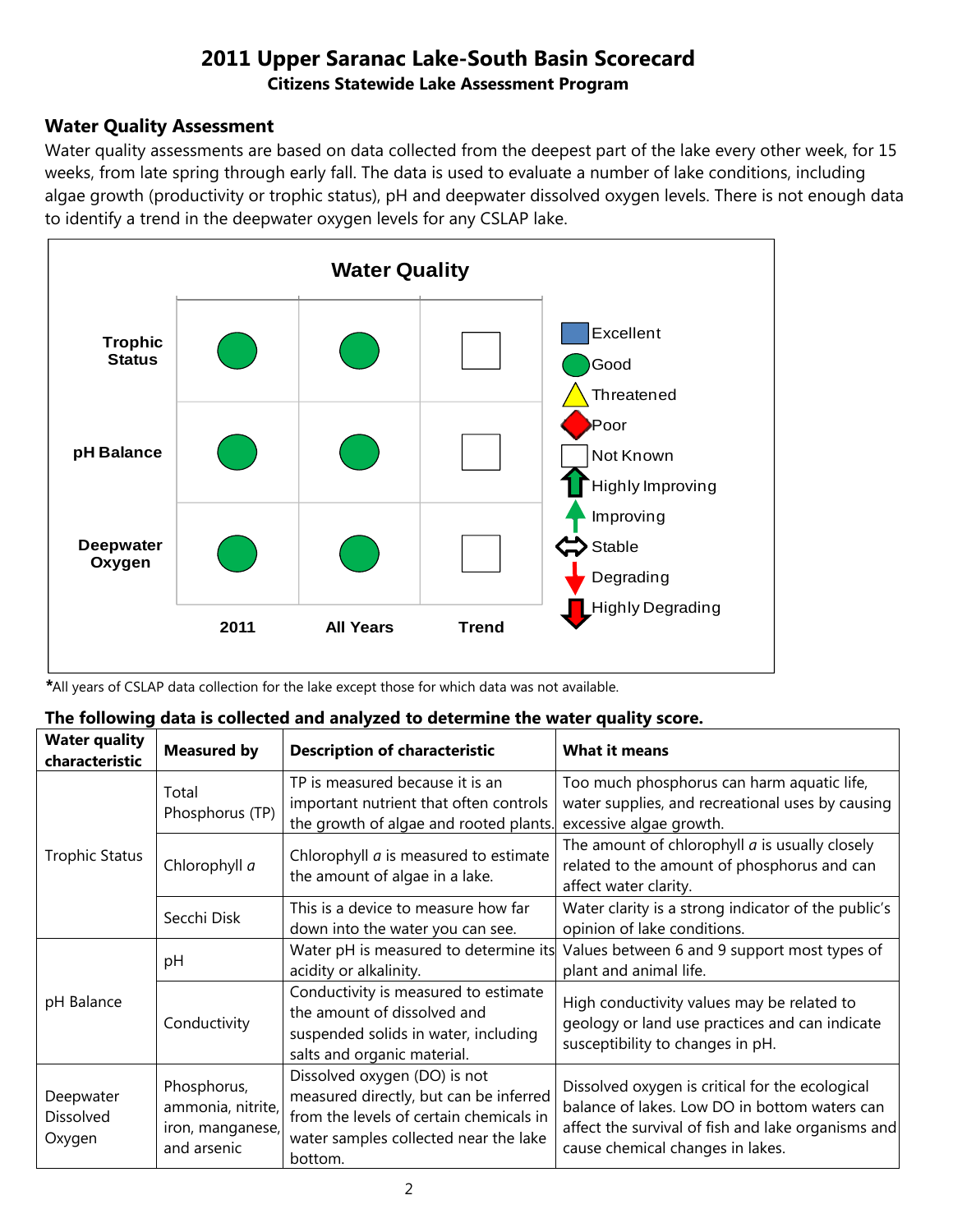## **Biological Health**

Biological health of lakes can be evaluated in a number of ways. For CSLAP lakes, biological health evaluations are based on the presence of invasive plants, the type and number of blue-green harmful algal blooms, the presence of invasive animals (zebra mussels, spiny waterflea, etc.), the types of fish, aquatic plant diversity, and the number of pollution sensitive aquatic insects.

Biotic indices have been developed to evaluate a few biological health characteristics. Biotic indices are used to compare the biological community of the lake being sampled to the biological community of a known highquality lake. (Data to support biological health assessments is not available for all CSLAP lakes.)



*\** All years of CSLAP data collection for the lake except those for which data was not available.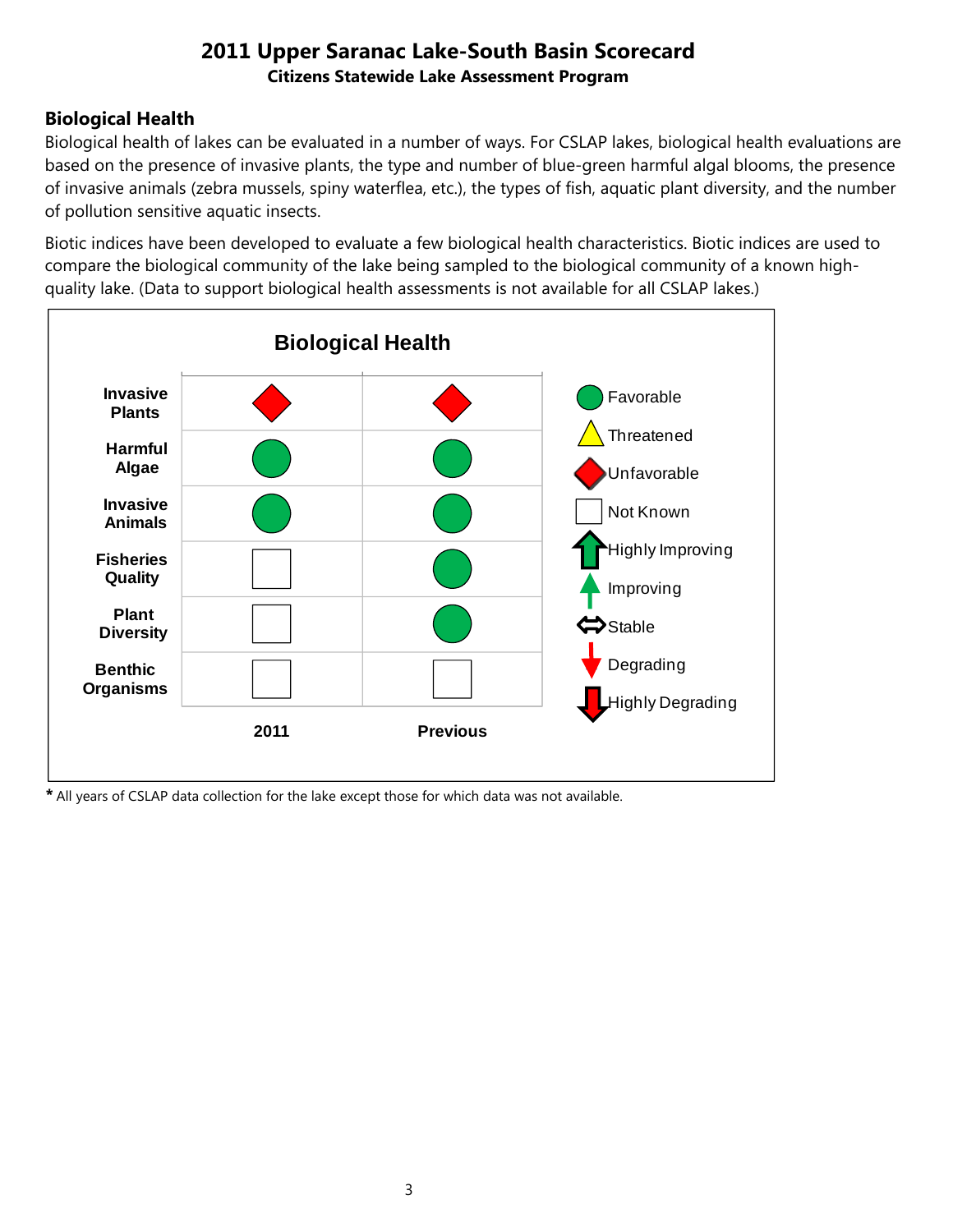# **2011 Upper Saranac Lake-South Basin Scorecard**

### **Citizens Statewide Lake Assessment Program**

| <b>Biological Health</b><br><b>Characteristic</b> | <b>Description of characteristic</b>                                                                                                                                                            | <b>What it means</b>                                                                                                                                                                                                                                                                                                                                                                   |
|---------------------------------------------------|-------------------------------------------------------------------------------------------------------------------------------------------------------------------------------------------------|----------------------------------------------------------------------------------------------------------------------------------------------------------------------------------------------------------------------------------------------------------------------------------------------------------------------------------------------------------------------------------------|
| <b>Invasive Plants</b>                            | CSLAP volunteers survey lakes for nuisance,<br>non-native plants (water chestnut, Eurasian<br>water milfoil, etc.).                                                                             | Abundant invasive plants can crowd out native and<br>protected plants, create quality problems, and interfere<br>with recreation. "Unfavorable" means at least one<br>invasive plant species has been found. "Threatened"<br>lakes are geographically close to an "infected" lake, or<br>have water quality conditions that put them at higher<br>risk for species invasion.           |
| Harmful Algae                                     | DEC and other biologists screen water<br>samples for blue-green algae cell pigments<br>and also test them for algal toxins.                                                                     | Harmful algae can reduce oxygen levels and may cause<br>harm to people recreating on the lake. "Unfavorable"<br>means algal toxin readings are unsafe for water<br>recreation; "threatened" means readings are<br>approaching unsafe for water recreation.                                                                                                                             |
| <b>Invasive Animals</b>                           | DEC and other biologists survey lakes for<br>nuisance, non-native animals (zebra mussels,<br>spiny water flea, etc.).                                                                           | Abundant invasive animals can harm native plant and<br>animal species, influence the likelihood of algal blooms,<br>and interfere with recreation. "Unfavorable" means at<br>least one invasive animal has been found. "Threatened"<br>lakes are geographically close to an "infected" lake, or<br>have water quality conditions that put them at higher<br>risk for species invasion. |
| <b>Fisheries Quality</b>                          | DEC and other fisheries biologists measure<br>the length and weight of various species in a<br>lake's fish community and conduct other<br>measures of the health of the fisheries<br>community. | Better fisheries quality indicates the lake has sufficient<br>food resources and habitat to support its fish<br>community. Several "biotic indices" are used to evaluate<br>fish community quality.                                                                                                                                                                                    |
| <b>Plant Diversity</b>                            | CSLAP volunteers, academic researchers and<br>consultants survey lakes for the number and<br>types of aquatic plants.                                                                           | Higher plant diversity indicates a more natural<br>environment and helps prevent invasive species from<br>taking over a lake. "Floristic quality indices" are used to<br>evaluate plant communities.                                                                                                                                                                                   |
| <b>Benthic</b><br>Organisms                       | DEC and other biologists count and identify<br>the types of bottom living (benthic) aquatic<br>insects in a lake.                                                                               | More pollution sensitive (intolerant) aquatic insects in a<br>lake usually indicate good water quality and suitable<br>habitat. "Biotic indices" are used to evaluate benthic<br>communities.                                                                                                                                                                                          |

### **The following information is used to determine biological health scores.**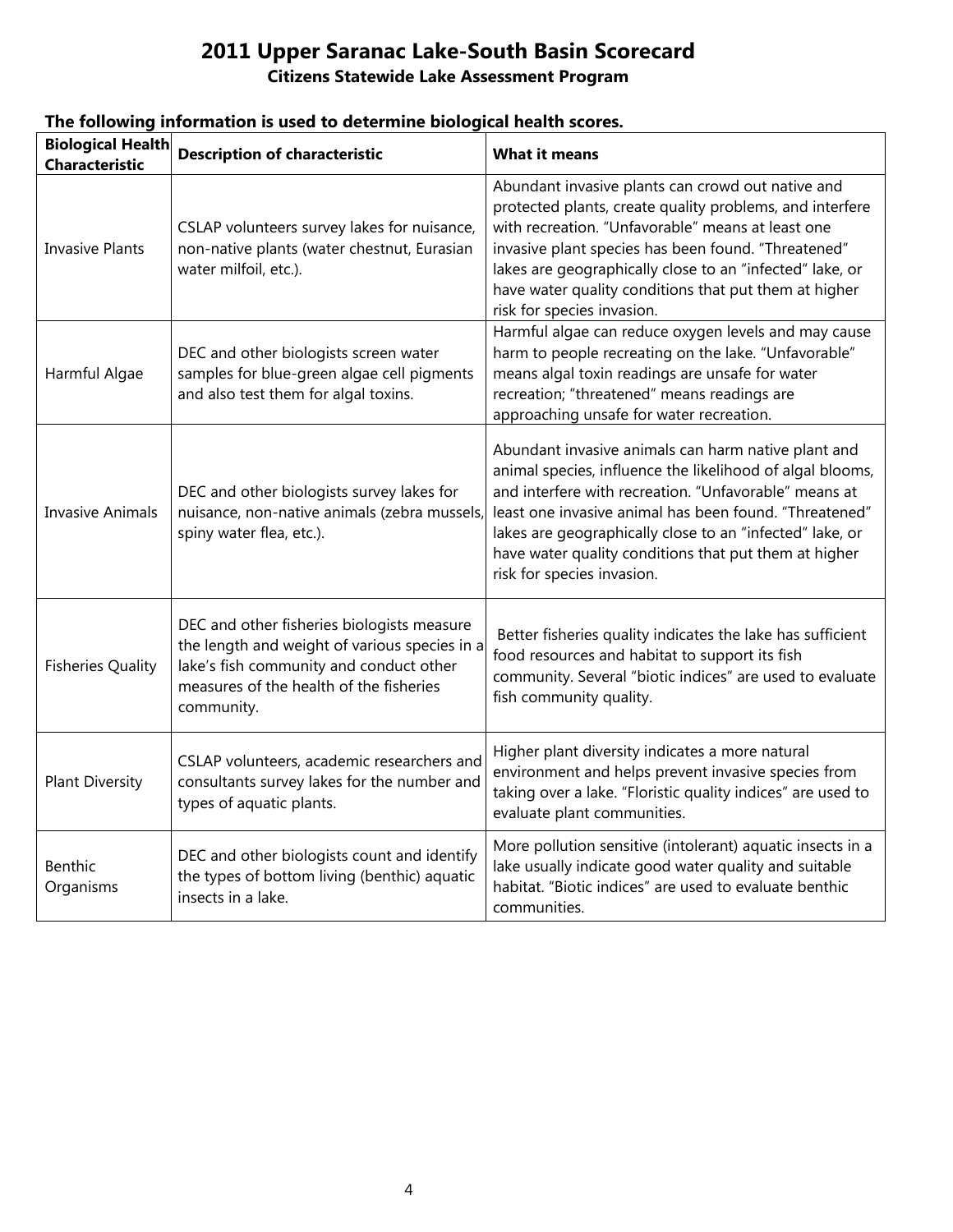## **Lake Perception**

Lake perception scores are based on the visual observations of CSLAP volunteers who answer questions on the Field Observation Form (http://www.dec.ny.gov/docs/water\_pdf/cslapsamobs.pdf) completed during sampling. The questions ask the volunteer to determine their perceptions of how clear the water looks, the abundance of aquatic plants, conditions affecting current recreational use, and the overall recreational quality of the lake.

Visual observations are very closely connected to measured water quality conditions. This information is helpful to lake managers in deciding on nutrient criteria, or the amount of nutrients that can flow into a lake without compromising its water quality. For New York State lakes, perception data collected by CSLAP volunteers is critical to the development of nutrient criteria (defining "how much is too much") and has been consistently collected by CSLAP volunteers since 1992.



*\** All years of CSLAP data collection for the lake except those for which data was not available.

| Lake Perception<br><b>Characteristic</b> | <b>Description of characteristic</b>                                                                                                   | <b>What it means</b>                                                                                                                                                                                                                                                                                         |
|------------------------------------------|----------------------------------------------------------------------------------------------------------------------------------------|--------------------------------------------------------------------------------------------------------------------------------------------------------------------------------------------------------------------------------------------------------------------------------------------------------------|
| <b>Water Quality</b>                     | Asks the user: How clear does the<br>water look today?                                                                                 | Clearer water usually indicates lower nutrient levels.                                                                                                                                                                                                                                                       |
| <b>Aquatic Plants</b>                    | Asks the user: How abundant are<br>aquatic plants where people are<br>boating and swimming today?                                      | Lower abundances of aquatic plants usually provide proper<br>ecological balance and are less likely to contribute to recreational<br>use problems, although the absence of plants can also lead to<br>lake problems. Lakes with the most favorable assessments have<br>some plants, but not too many plants. |
| Recreation                               | Asks the user: What is your opinion of<br>the recreational quality of the lake?<br>What factors affect your perception of<br>the lake? | Users' perceptions are associated with water quality conditions<br>and aquatic plant coverage. Positive responses usually indicate<br>good water quality and little to no surface plant coverage.<br>Negative responses are usually associated with poor water quality<br>and/or invasive plants.            |

### **The following information is used to determine the lake perception scores.**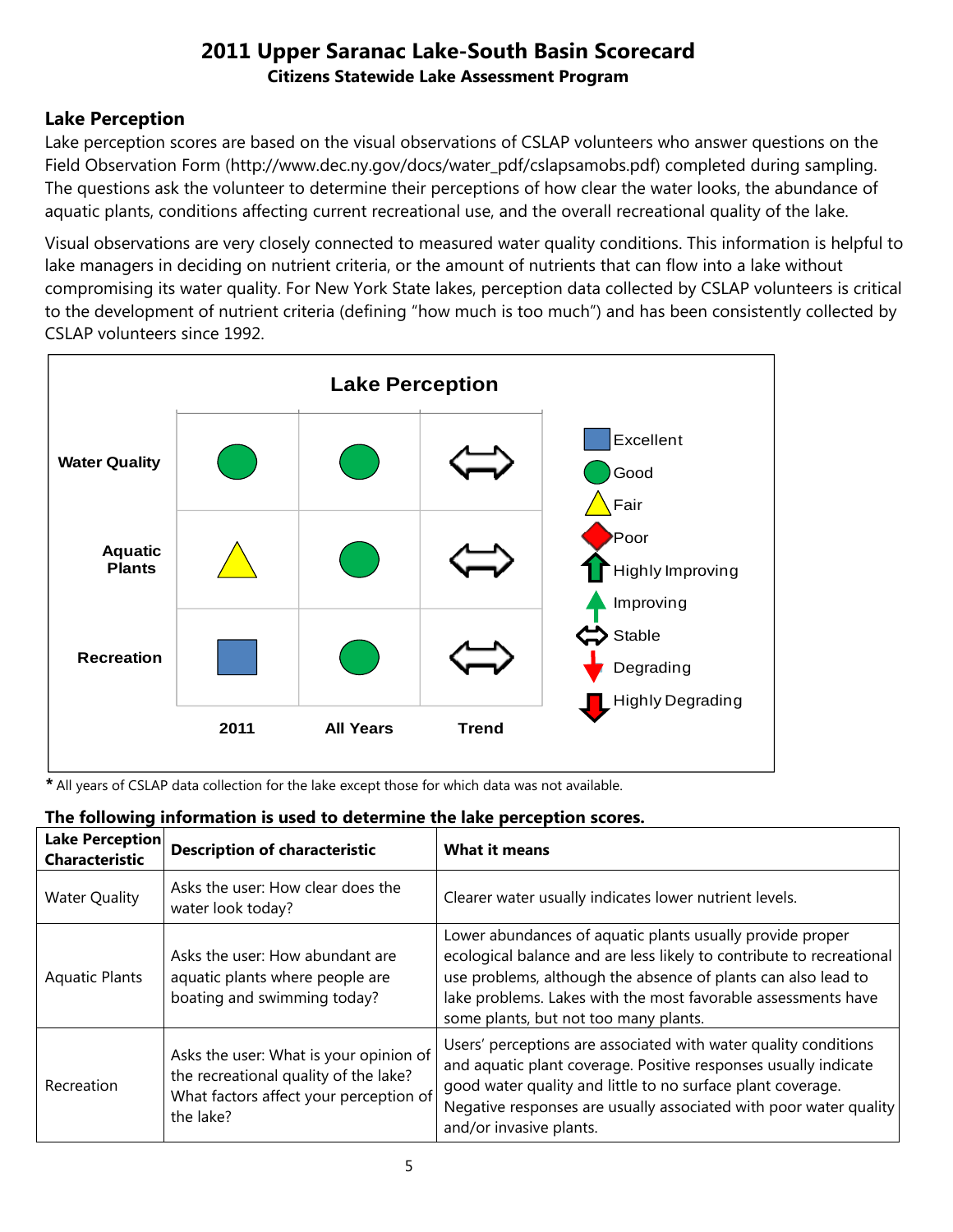### **Lake Uses**

Lake uses are defined as the best uses for a lake (drinking water, swimming, etc.) as determined by several factors. Lake uses are identified using CSLAP water quality, lake perception and biological assessment information to evaluate where a lake fits in the state Water Quality Standards and Classification system (see overview below).

Each lake use is scored based on the following assessment categories, using assessment methodology (http://www.dec.ny.gov/docs/water\_pdf/asmtmeth09.pdf) established by DEC to evaluate impacts to lake uses:

- **Supported** no evidence of impacts to lake use;
- **Threatened** no evidence of impacts to lake use, but some factor threatens this use (for example, changing water quality, conditions that are nearing impact levels, land-use changes, etc.);
- **Stressed** occasional or slight impacts to lake use;
- **Impaired** frequent or persistent conditions limit or restrict lake use; and
- **Precluded** conditions prevent lake use. This category is uncommon in NYS (and CSLAP) lakes and is not included in the legend for most lake-use scorecard assessments.



*\** All years of CSLAP data collection for the lake except those for which data was not available.

#### **Overview of the typical water quality classification and their best uses.** For more information visit www.dec.ny.gov/regs/4592.html#15990

| <b>Best use</b> | <b>Other uses</b>                                                                | <b>Water Quality Classification</b> |
|-----------------|----------------------------------------------------------------------------------|-------------------------------------|
| <b>Drinking</b> | Swimming, fishing, and fish, shellfish and wildlife reproduction<br>and survival | Class AA & A                        |
| Swimming        | Fishing, and fish, shellfish and wildlife reproduction and survival              | Class B                             |
| Fishing         | Swimming, and fish, shellfish and wildlife reproduction and<br>survival          | Class C                             |
| Fishing         | Swimming, and fish, shellfish, and wildlife survival                             | Class D                             |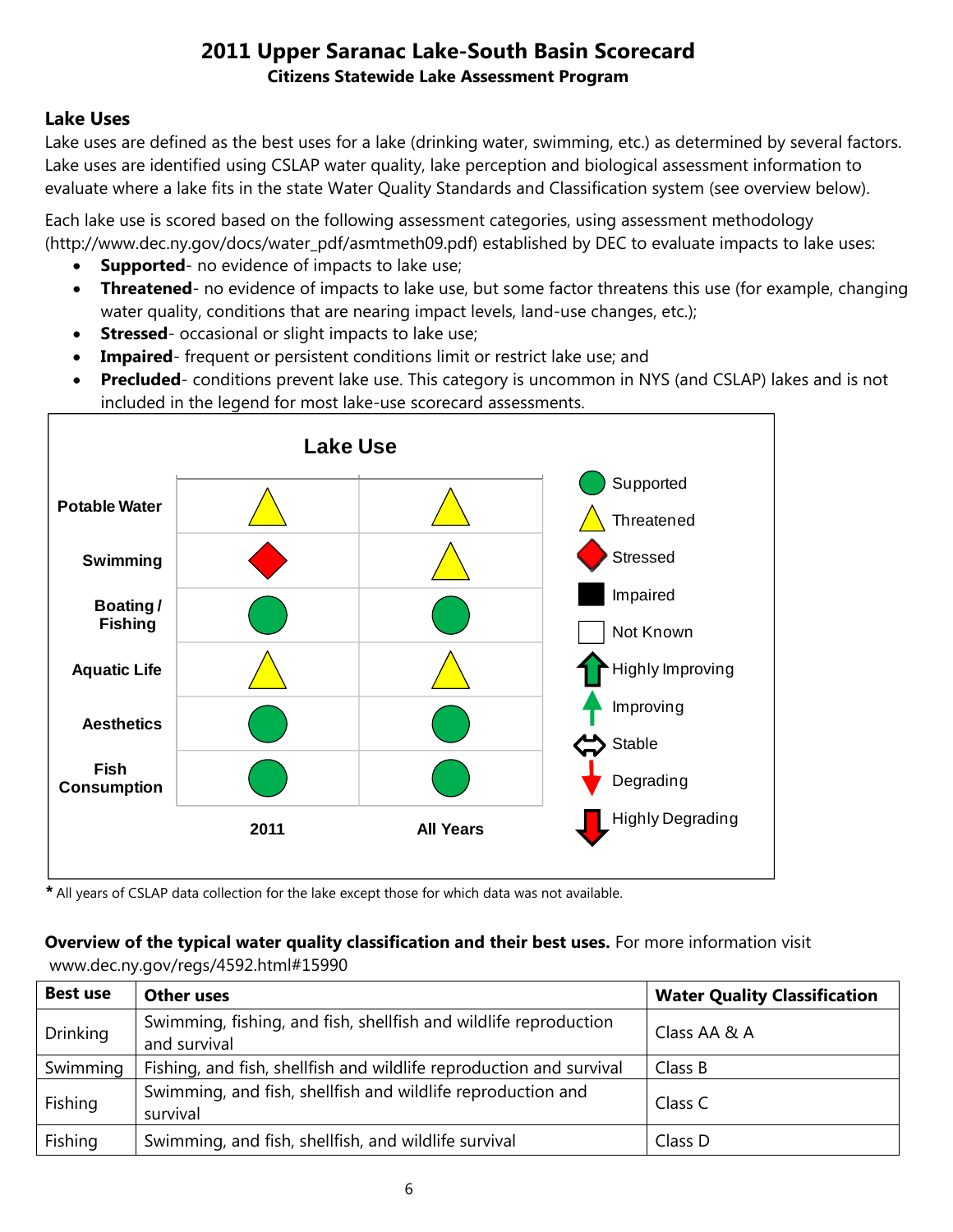# **2011 Upper Saranac Lake-South Basin Scorecard**

## **Citizens Statewide Lake Assessment Program**

| <b>Lake Perception</b><br><b>Characteristic</b> | <b>Description of characteristic</b>                                                                                                                                                                                                           | <b>How this relates to CSLAP</b>                                                                                                                                                                                                                                                               |
|-------------------------------------------------|------------------------------------------------------------------------------------------------------------------------------------------------------------------------------------------------------------------------------------------------|------------------------------------------------------------------------------------------------------------------------------------------------------------------------------------------------------------------------------------------------------------------------------------------------|
| Potable Water                                   | The lake is used for drinking water. Only Class<br>AA and A lakes have been approved for this use.                                                                                                                                             | CSLAP data is not intended to assess the condition of<br>potable water. Other state and local monitoring<br>programs better address this use. However, some<br>CSLAP parameters-chlorophyll a, ammonia, arsenic,<br>iron, manganese, algal toxins-indicate potential<br>impacts to potability. |
| Swimming                                        | The lake is used for swimming and contact<br>recreation. Even though some lakes are not<br>classified for this use, all CSLAP lakes should<br>support this use consistent with the federal goal<br>to make all lakes "swimmable."              | Several CSLAP sampling indicators-water clarity,<br>chlorophyll a, algal toxins, lake perception-can be<br>used to assess swimming conditions.                                                                                                                                                 |
| Boating/Fishing                                 | The lake is used for boating, fishing and non-<br>contact recreation. Even though some lakes are<br>not classified for this use, all CSLAP lakes should<br>support this use, consistent with the federal goal<br>to make all lakes "fishable." | Non-contact recreation is evaluated using the lake<br>perception data (visual observations) and aquatic<br>plant surveys.                                                                                                                                                                      |
| Aquatic Life                                    | The lake is used by aquatic life. This is not an<br>official "use" designated by New York State, but<br>water quality standards and other criteria are<br>adopted to protect aquatic life.                                                     | Aquatic life impacts can be evaluated by a number of<br>CSLAP indicators, including pH, dissolved oxygen, and<br>the presence of invasive species.                                                                                                                                             |
| Aesthetics                                      | The lake is used for visual enjoyment or the<br>visual beauty of the lake. This is not an official<br>"use" designated by New York State, but water<br>quality standards and other criteria are adopted<br>to protect aesthetics.              | Lake aesthetics can be impacted by a number of<br>factors, including algal blooms, nuisance weeds, or<br>simply reports that "the lake looks bad," all of which<br>are evaluated in CSLAP.                                                                                                     |
| <b>Fish Consumption</b>                         | The lake is used for consumption of fish. All<br>lakes are assumed to support this use unless<br>otherwise indicated.                                                                                                                          | CSLAP does not collect data or information to<br>evaluate fish consumption. All CSLAP lakes are<br>evaluated against the New York State Department of<br>Health: Health Advice on Eating Fish You Catch<br>(http://www.health.ny.gov/environmental/outdoors/fi<br>sh/health_advisories/).      |

#### **The following information is used to determine the condition of lake uses.**